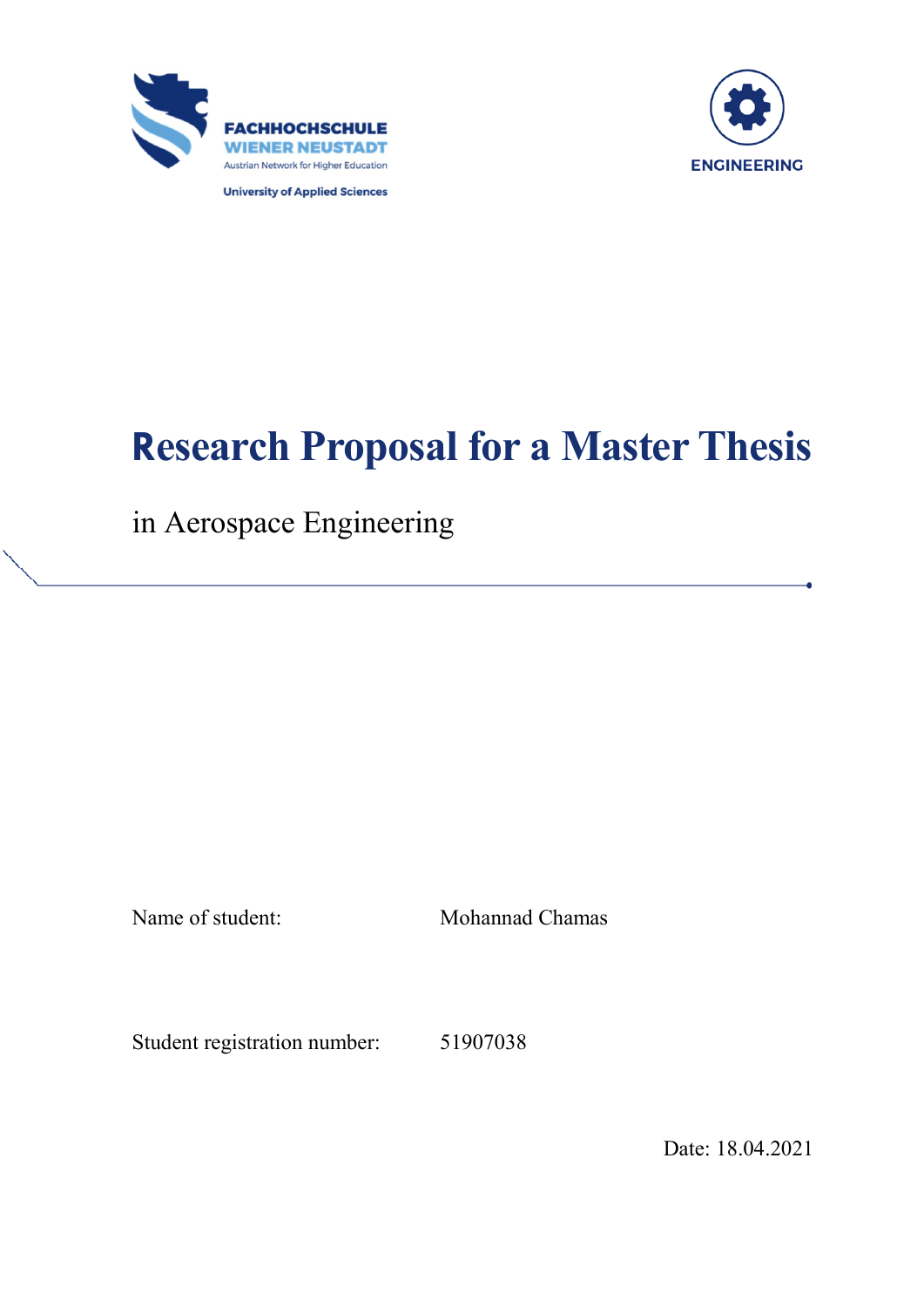## **Table of Contents**

| I. Working Title                             | Ш  |
|----------------------------------------------|----|
| <b>II.</b> Central/Research Questions        | Ш  |
| <b>III.</b> Research Context                 | Ш  |
| IV. Proposed Thesis Outline/Table of Content | IV |
| V. Advisor                                   | v  |
| <b>VI.</b> Literature Sources                | v  |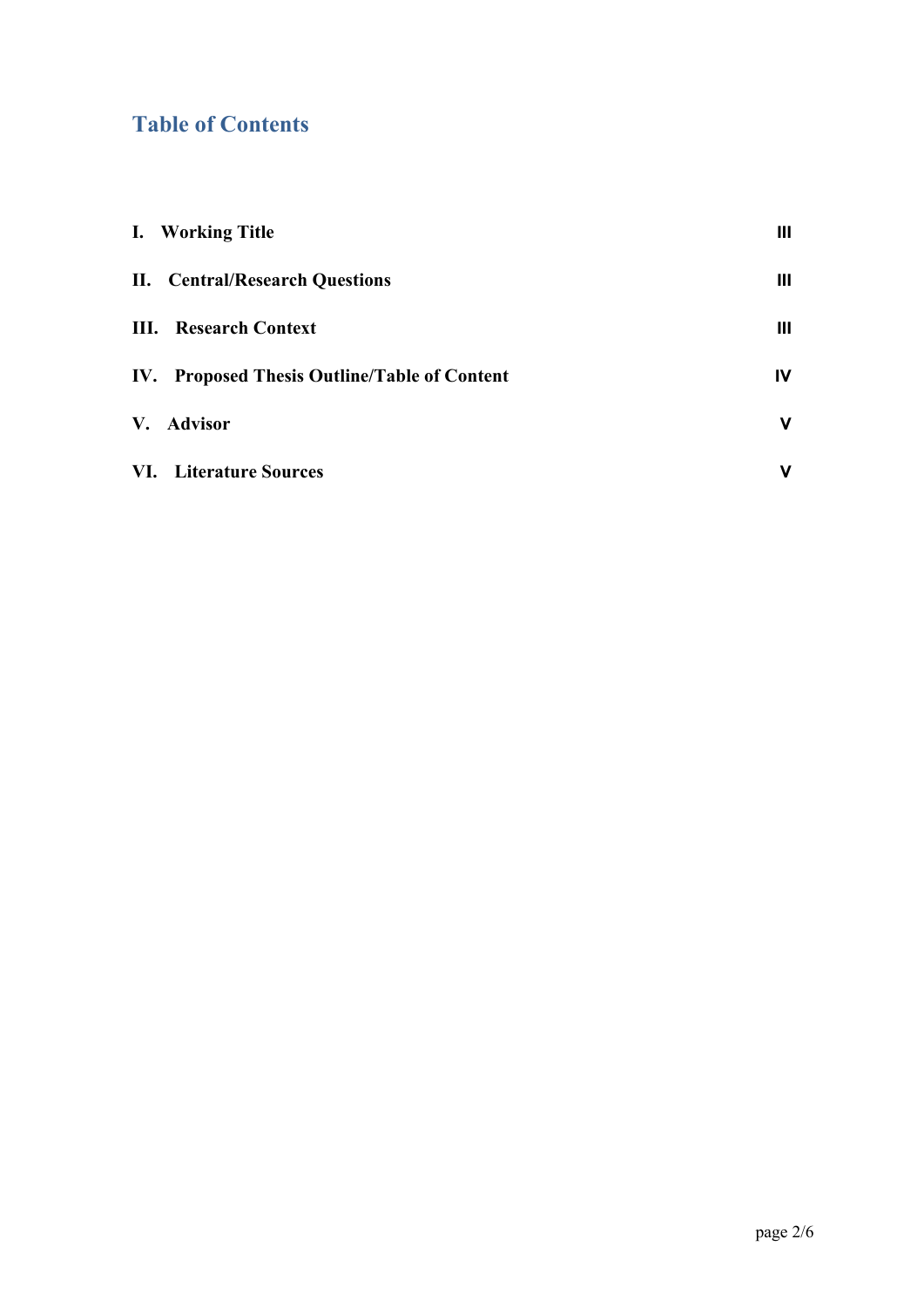## <span id="page-2-0"></span>**I. Working Title**

## **"Conceptual Aircraft Design Using CEASIOMpy"**

Keywords: Aircraft Design, CEASIOMpy, Conceptual Design, Software Testing, Workflow, Optimization

#### <span id="page-2-1"></span>**II. Central/Research Questions**

The task of this thesis is to test and validate the software package CEASIOMpy [1], [2], which is an open source conceptual aircraft design environment, and the successor of CEASIOM (Computerized Environment for Aircraft Synthesis and Integrated Optimization Method) [3], [4]. To facilitate the understanding of the structure of CEASIOMpy, the Airbus A320 shall be used and modeled in CEASIOMpy. Consequently, the results obtained from CEASIOMpy have to be assessed and compared with the data provided for the A320 aircraft [5], [6], [7]. Question is, to what extend CEASIOMpy can support the conceptual design phase.

### <span id="page-2-2"></span>**III. Research Context**

In the conceptual design phase, the basic questions such as the configuration arrangement, the size and weight, and the performance are answered. It is a very dynamic process, since new ideas and problems emerge when the design is investigated. Topics are the determination of the gross weight, fuel weight, wing size, engine size and so on [8]. It is crucial to use optimization as early as possible in conceptual design for the sake of later design phases. The utilization of CEASIOMpy can be important in this process.

CEASIOMpy is an open source conceptual aircraft design environment. CEASIOMpy can be used to set up complex design and optimization workflows, both for conventional and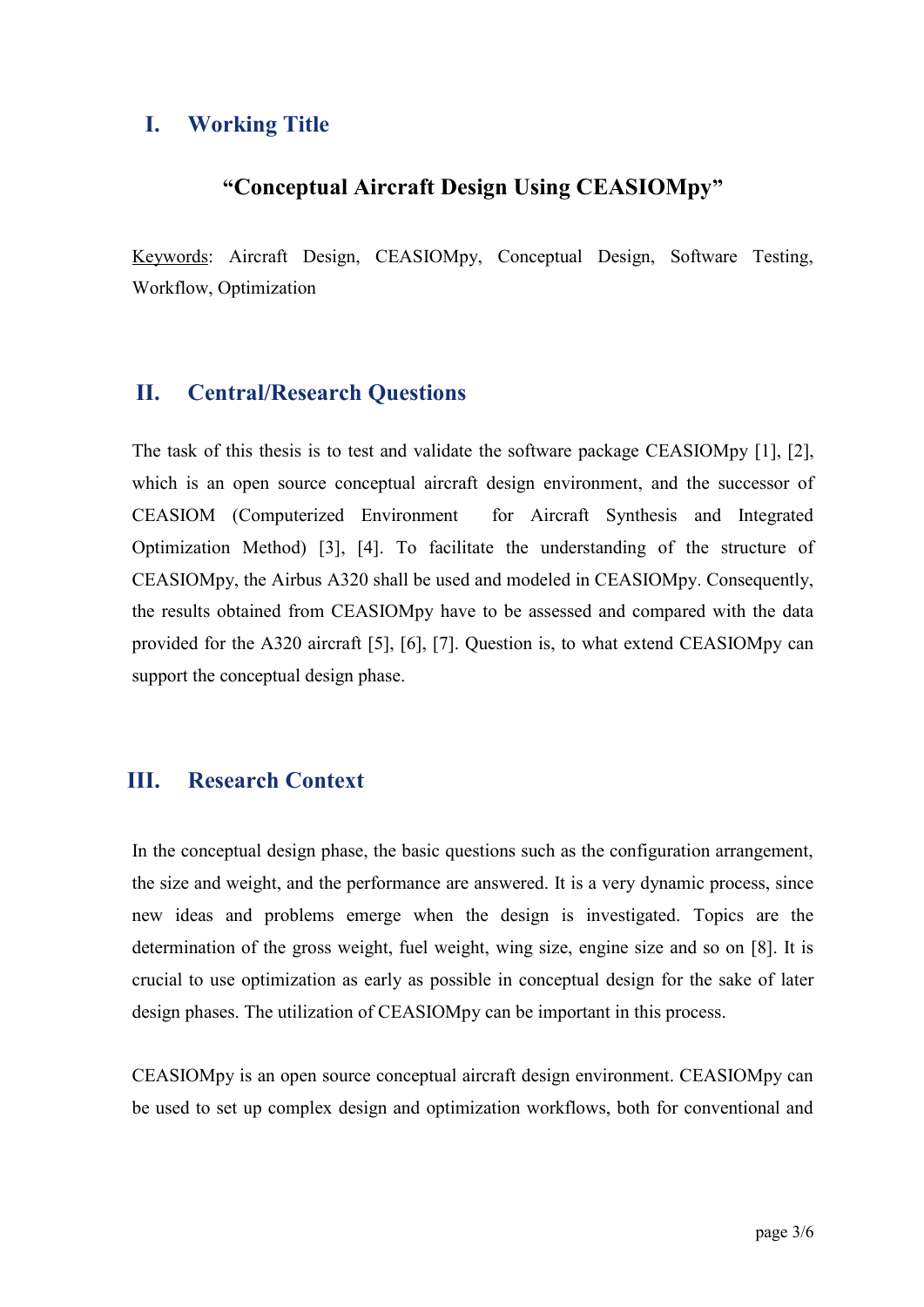unconventional configurations. CEASIOMpy provides tools for various disciplines (modules) in aircraft design, amongst others:

- Geometry and meshes
- Weight and balance
- Aerodynamics
- Structures
- Mission analysis
- Stability analysis

CEASIOMpy uses the open-standard format CPACS (The Common Parametric Aircraft Configuration Schema) [9]. Workflows can be set up with the open-source environment RCE (helps engineers and scientists to analyze, optimize, and design complex systems like aircraft, ships, or satellites) [10]. Both CPACS and RCE are actively developed by the German Aerospace Center DLR.

The aircraft used as a model for this thesis is the Airbus A320. It is a subsonic aircraft with a capacity of 150 passengers and with two engines. With the help of the six modules of CEASIOMpy, the A320 should be analyzed and the outcome should be compared with reference data. Each module of CEASIOMpy has to be explained, and the final outcome would be a well structured text about all program modules.

## <span id="page-3-0"></span>**IV. Proposed Thesis Outline/Table of content**

| <b>Activity</b>                         | <b>Estimated time</b> * |
|-----------------------------------------|-------------------------|
| Literature review and familiarization   | continuously            |
| with CEASIOMpy                          |                         |
| Input of the XML files of the A320 with | $\sim$ 2-4 weeks        |
| the help of CPACS                       |                         |
| Analysis of the A320 using the 6        | $\sim$ 2-3 months       |
| modules presented before                |                         |
| Verification of results obtained        |                         |
| Documentation and discussion            | $\sim$ 1 month          |

(\*) Time estimates are considered as a guideline. They may change during the preparation time of the thesis.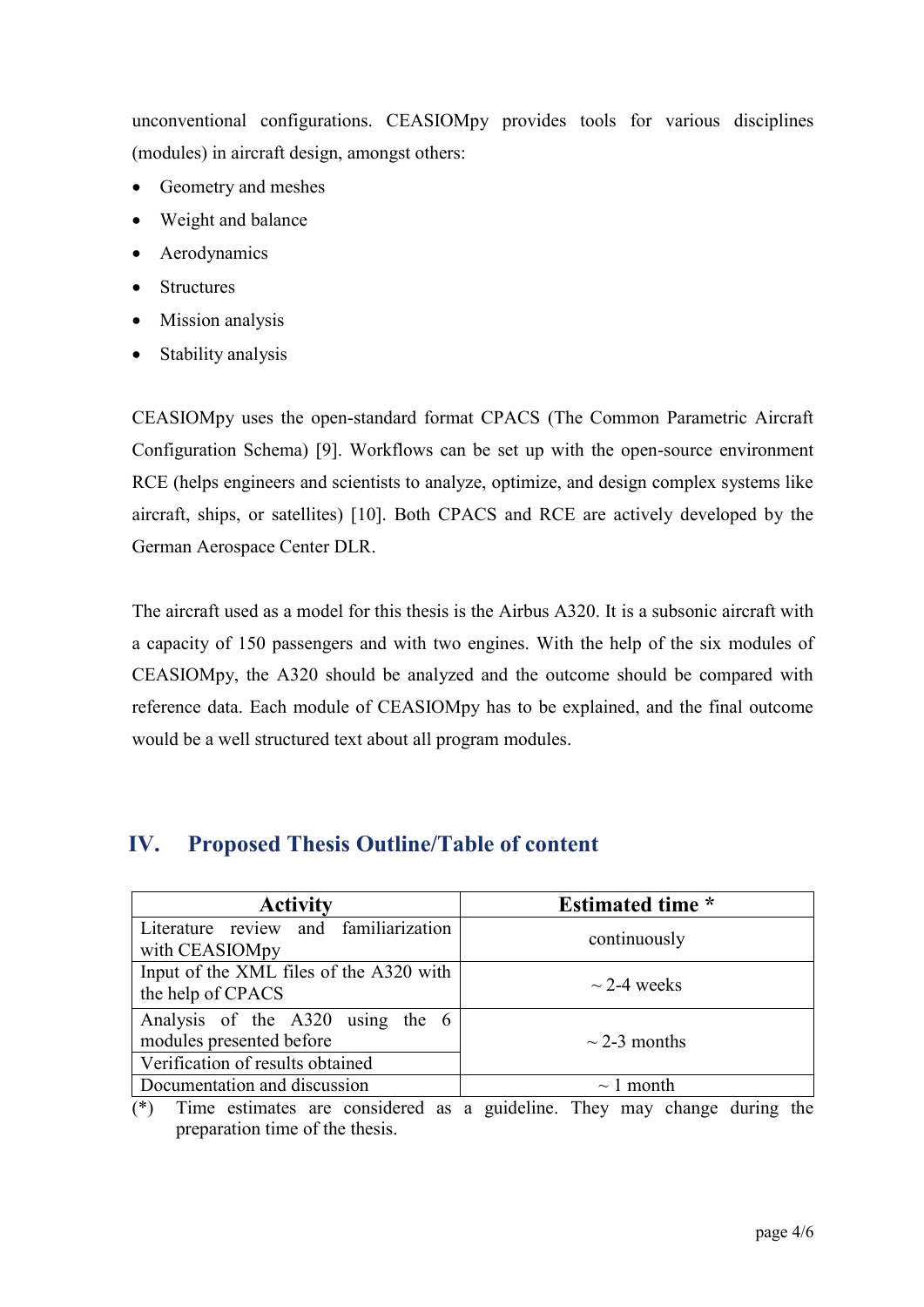## <span id="page-4-0"></span>**V. Advisor**

Name and contact information of external advisor:

Prof. Dr.-Ing. Dieter Scholz, MSME Aircraft Design and Systems Group (AERO) Department of Automotive and Aeronautical Engineering HAW Hamburg (Hochschule für Angewandte Wissenschaften Hamburg) Berliner Tor 9, 20099 Hamburg, Deutschland

http://ProfScholz.de info@ProfScholz.de

Signature of external supervisor:

## <span id="page-4-1"></span>**VI. Literature Sources**

- [1] CFS ENGINEERING, 2020. *CEASIOMpy (Documentation)*. Available from: [https://ceasiompy.readthedocs.io](https://ceasiompy.readthedocs.io/)
- [2] CFS ENGINEERING, 2021. *CEASIOMpy (Software)*. Available from:<https://github.com/cfsengineering/CEASIOMpy>
- [3] CFS ENGINEERING, 2021. *CEASIOM Conceptual Aircraft Design Tool.* Available from: [https://ceasiom.com](https://ceasiom.com/)
- [4] PESTER, Maria, 2010. *Multi-Disciplinary Conceptual Aircraft Design Using CEASIOM*. Master Thesis. Available from: [http://library.ProfScholz.de](http://library.profscholz.de/)
- [5] AIRBUS, 2021. *Aircraft Characteristics – Airport Operations & Tech Data*. Available from: [https://www.airbus.com/aircraft/support-services/airport-operations](https://www.airbus.com/aircraft/support-services/airport-operations-and-technical-data/aircraft-characteristics.html)[and-technical-data/aircraft-characteristics.html](https://www.airbus.com/aircraft/support-services/airport-operations-and-technical-data/aircraft-characteristics.html)